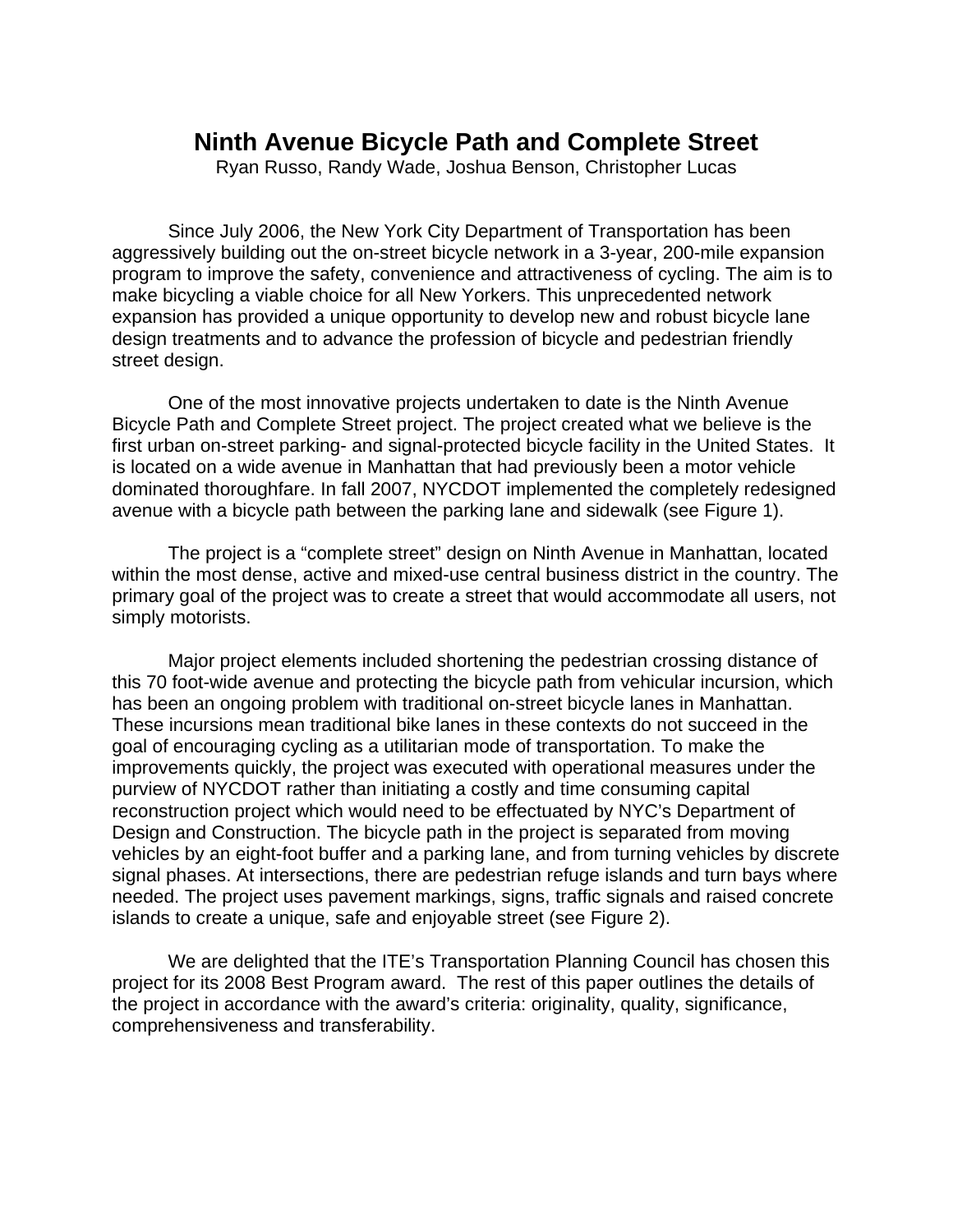# *Figure 1* **Ninth Avenue Bicycle Path and Complete Street- Before and After Pictures**





# **Originality**

In preparation for the project, the project team reviewed studies and design treatments from abroad, as well as our own work with bicycle facilities in New York City. However, we found no design that met our project goals and therefore developed an entirely new design for the project. Traditional bicycle lanes are located between the parking lane and travel lane of a roadway, where they are subject to violation by motor vehicles, but where visibility between motorists and cyclists is good. European cycle tracks are typically raised and therefore costly and difficult to build quickly. In order to move the bicycle lane between the parking lane and sidewalk, original design treatments were developed to address the inherent loss of visibility and turning conflicts this type of configuration would create.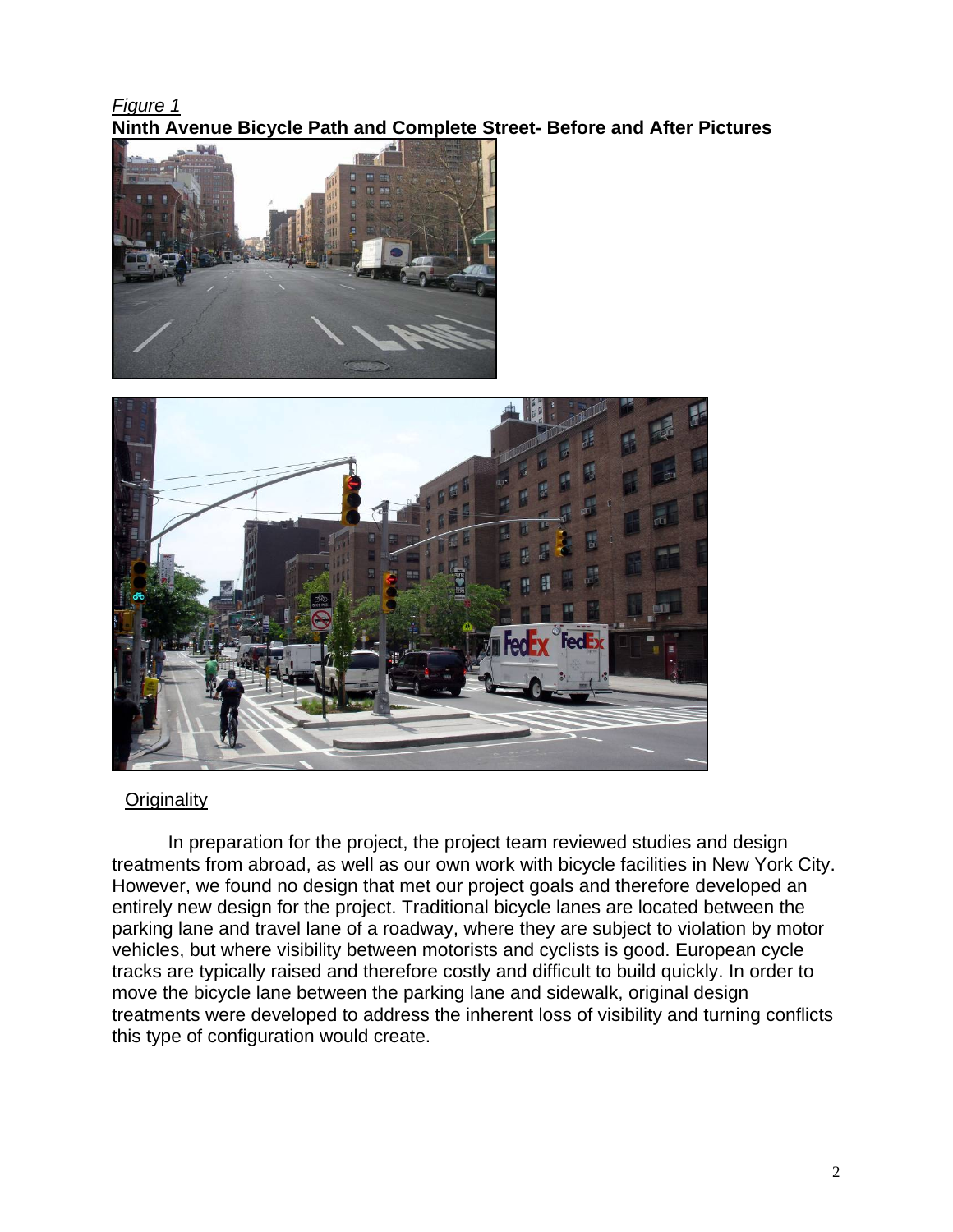Since the street grid of Manhattan consists of mostly one-way streets, there are only turning conflicts at every other intersection. At intersections where turns cross over the bicycle lane, we designed left turn bays directly adjacent to the bicycle lane with protected left turn phases to completely separate the conflicting through cyclist and leftturning motorist movements. Bicycle signal lenses are employed to regulate movement on the bicycle path (see Figure 3).





# **Quality**

The *Ninth Avenue Complete Street* project achieves remarkable quality, not only in terms of traffic, bicycle and pedestrian operations, but also in terms of improvements to the streetscape, especially for a non-capital project. The national design guidance (MUTCD and AASHTO) highlight the design challenges inherent in this type of design, including visibility and turning conflicts between motorists and bicyclists. By engaging planners, designers and engineers from various divisions of NYCDOT for each element of the design, we were able to produce a design that would work not only on paper, but also operate well in the field.

The project creates a street that works for all of the users of the street, while responding to the limitations of existing bicycle facility design. In addition to creating a highly safe and enjoyable cycling environment, the project dramatically improved conditions for pedestrians, by narrowing the effective crossing distance of Ninth Avenue by almost 30 feet. Dedicated commercial loading space was also created for businesses on Ninth Avenue utilizing state-of-the-art multi-space parking meters. The aesthetic quality of the avenue is improved by planter beds within the pedestrian refuge islands. These have been landscaped with trees and shrubs by the City's Parks and Recreation Department (see Figure 4). The project was achieved without creating significant additional traffic congestion – before the project Ninth Avenue had four unassigned traffic lanes; the project created three through traffic lanes and dedicated left turn bays.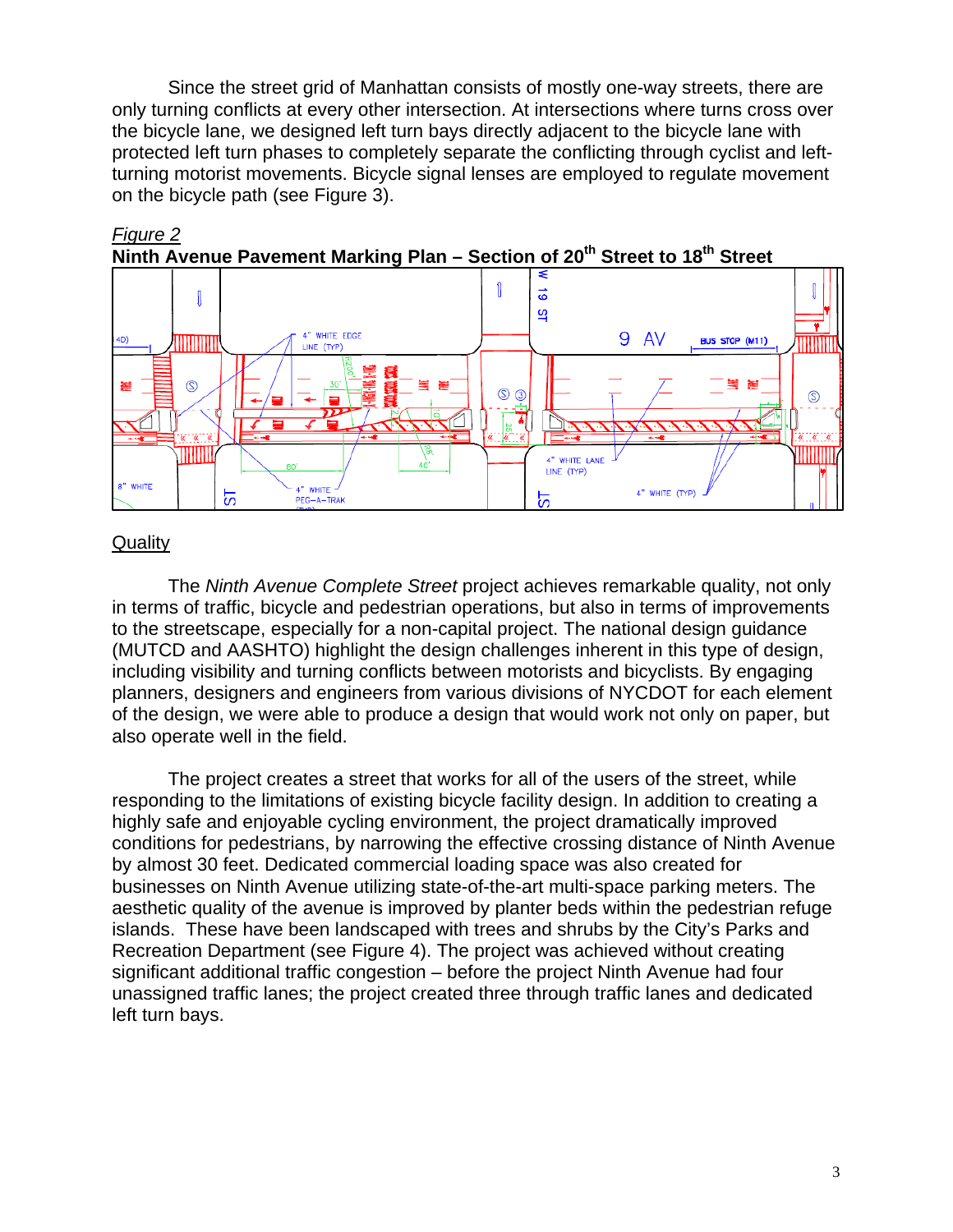



#### **Significance**

To protect bicycle lanes from incursion by motor vehicles, the New York City cycling community, led by advocates and bicycle commuters, has appealed to the NYCDOT to develop physically separated on-street bicycle facilities, often citing examples in northern and western European cities. The lack of a design for such a facility that could withstand the rigors of New York City's streets has been an obstacle to implementing a physically separated bicycle lane in New York. However, the design piloted on Ninth Avenue has proven highly effective at addressing the problem of vehicular incursions while effectively mitigating the visibility and turning conflict problems (see Figure 5).

In 2007, Mayor Bloomberg released a long-range plan called *PlaNYC – A Greener, Greater New York*, which outlines initiatives to improve New York's sustainability. Promoting cycling by creating safe and comfortable cycling facilities is a key part of this plan. The new bicycle path on Ninth Avenue will be used as a model for future expansion of the bicycle network in Manhattan and is a major step in shifting the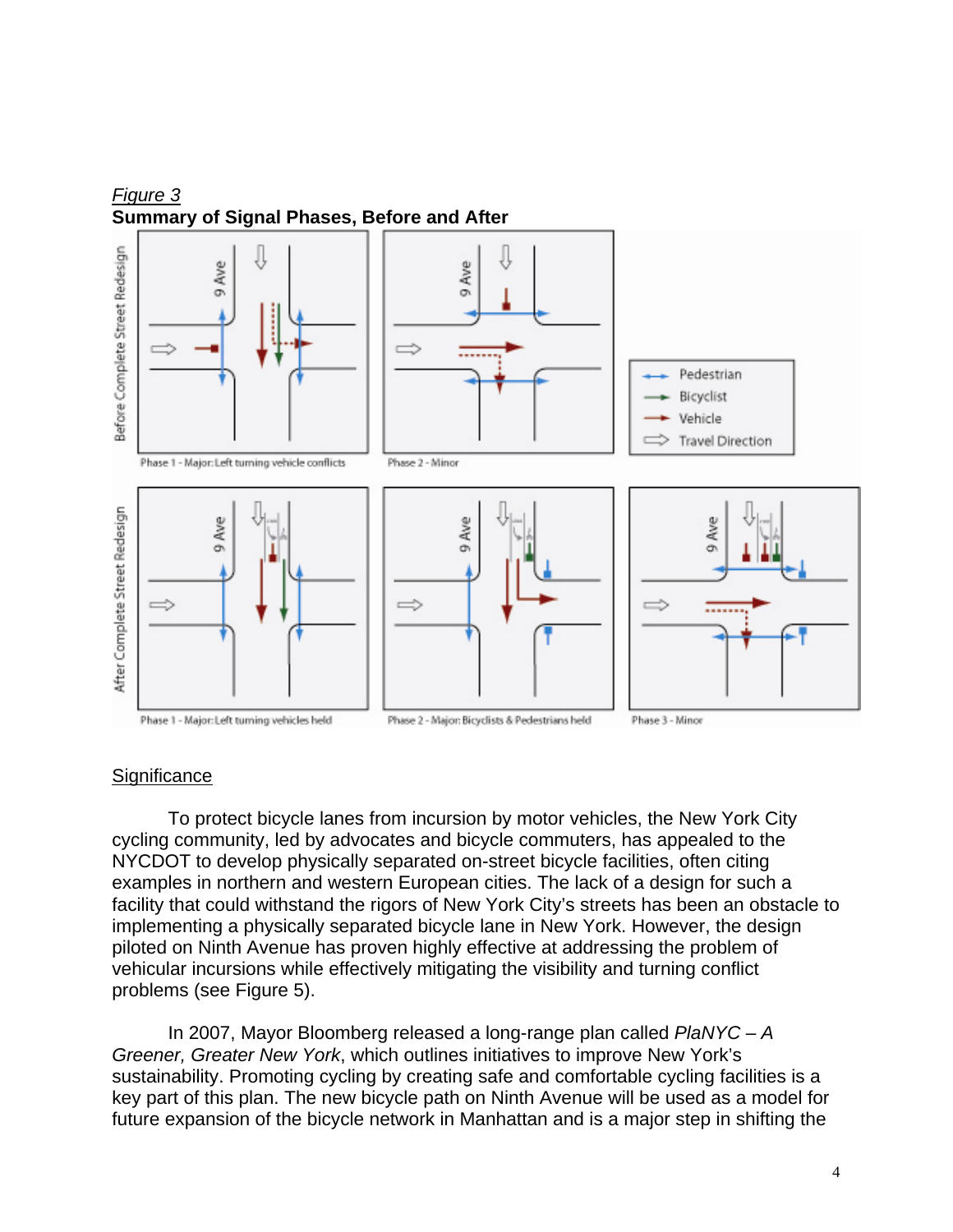view of cycling from that of an extreme sport to a viable means of transportation. The support of the Mayor and DOT Commissioner Janette Sadik-Khan ensured that this complex, multi-divisional, multi-agency project was executed in a timely fashion.

# **Comprehensiveness**

The design and implementation process for the Ninth Avenue Complete Street was extremely comprehensive. Careful consideration was given to the accommodation of all street users including cyclists, pedestrians, motorists, bus riders, delivery persons and emergency response personnel. The project makes key improvements for each user group. Intensive design meetings were held with specialists from various units throughout the NYCDOT, including the Pedestrian Projects Group, the Bicycle Program, Signals, Parking, Citywide Concrete and Manhattan Borough Engineering. The design needed to take into account the methods NYC uses to keep streets clean. Specifically, the pedestrian refuge islands were designed to leave an opening of 11' from the curb to allow curbside cleaning by the mechanical sweepers of the City's Department of Sanitation.

Throughout the planning, design and assessment process, NYCDOT has had an open dialogue with stakeholders and community representatives. NYCDOT first met with the Transportation Committee of the local Community Board to present the project concept. Their feedback was instrumental in deciding whether to prohibit turns or to remove parking and create left turn bays to reduce the turning conflicts with cyclists. Parking regulations were modified several times after project installation to meet needs of the residents, business owners and the small percentage of customers that arrive by vehicle. The Community Board approved a proposal to create parking spaces for taxi drivers that visit one of the businesses for relief and meals.



#### *Figure 4* **Concrete Construction Plan Detail**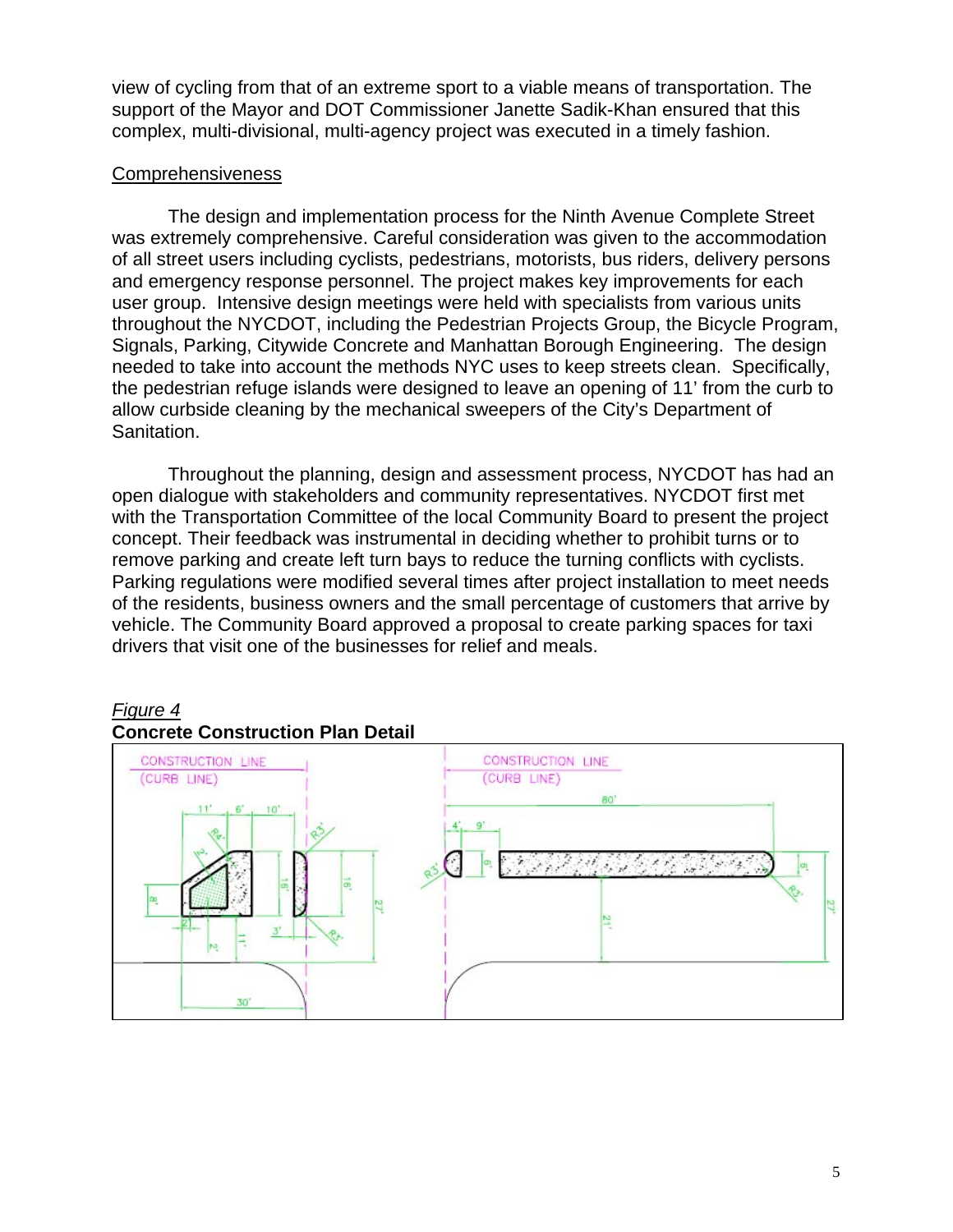# **Transferability**

While the *Ninth Avenue Complete Street* project is finely tuned to the unique needs of its location and users, the underlying design of a parking- and signal-protected bicycle path could be utilized in a variety of circumstances. NYCDOT is currently planning the extension of the southbound Ninth Avenue bicycle path and construction of a complementary path on the northbound Eighth Avenue. In addition, NYCDOT is planning to experiment with a simplified design for narrow streets that will not employ the same signal operations as the Ninth Avenue project.

Traffic conditions on Manhattan avenues approach the intensity limits for cycling. However, that the design employed in the *Ninth Avenue Complete Street* project has created a safe and pleasant cycling environment despite the harsh conditions. The success of the design in one of the most demanding traffic environments in the country bodes well for its transferability to other locales. Our experience with the project has reinforced our belief that effective designs must be coupled with a context-sensitive approach and a flexibility to address local conditions.

#### **Conclusion**

The innovative design developed here has created a safe, comfortable and unique street that will be the foundation for the future expansion of our bicycle network in heavily trafficked areas of our City. By making cyclists both safe and comfortable, this project will make cycling a legitimate transportation choice for more New Yorkers. Hopefully, this groundbreaking design is one that can be utilized by other jurisdictions to promote cycling while providing safe streets for all users.

#### **Authors**

| Ryan Russo                  | Randy Wade                      | Joshua Benson                      |
|-----------------------------|---------------------------------|------------------------------------|
| Director of Pedestrian &    | Director of Pedestrian Projects | <b>Bicycle Program Coordinator</b> |
| <b>Bicycle Programs</b>     | 40 Worth Street - Room 1035     | 40 Worth Street - Room             |
| 40 Worth Street - Room 1035 | New York, NY 10013              | 1035                               |
| New York, NY 10013          | ph: 212/442-7686                | New York, NY 10013                 |
| ph: 212/442-7320            | fx: 212/442-7823                | ph: 212/442-9890                   |
| fx: 212/442-7823            | email: rwade@dot.nyc.gov        | fx: 212/442-7823                   |
| email: rrusso2@dot.nyc.gov  |                                 | email: jbenson@dot.nyc.gov         |
|                             |                                 |                                    |

email: jbenson@dot.nyc.gov email: clucas@dot.nyc.gov Christopher Lucas Project Manager 40 Worth Street - Room 1035 New York, NY 10013 ph: 212/676-0590 fx: 212/442-7823

### List of Figures:

- 1. Ninth Avenue Bicycle Path and Complete Street- Before and After Pictures
- 2. Ninth Avenue Pavement Marking Plan Section of 20th Street to 18th Street
- 3. Summary of Signal Phases, Before and After
- 4. Concrete Construction Plan Detail
- 5. Ninth Avenue Bicycle Path and Complete Street- Additional Pictures